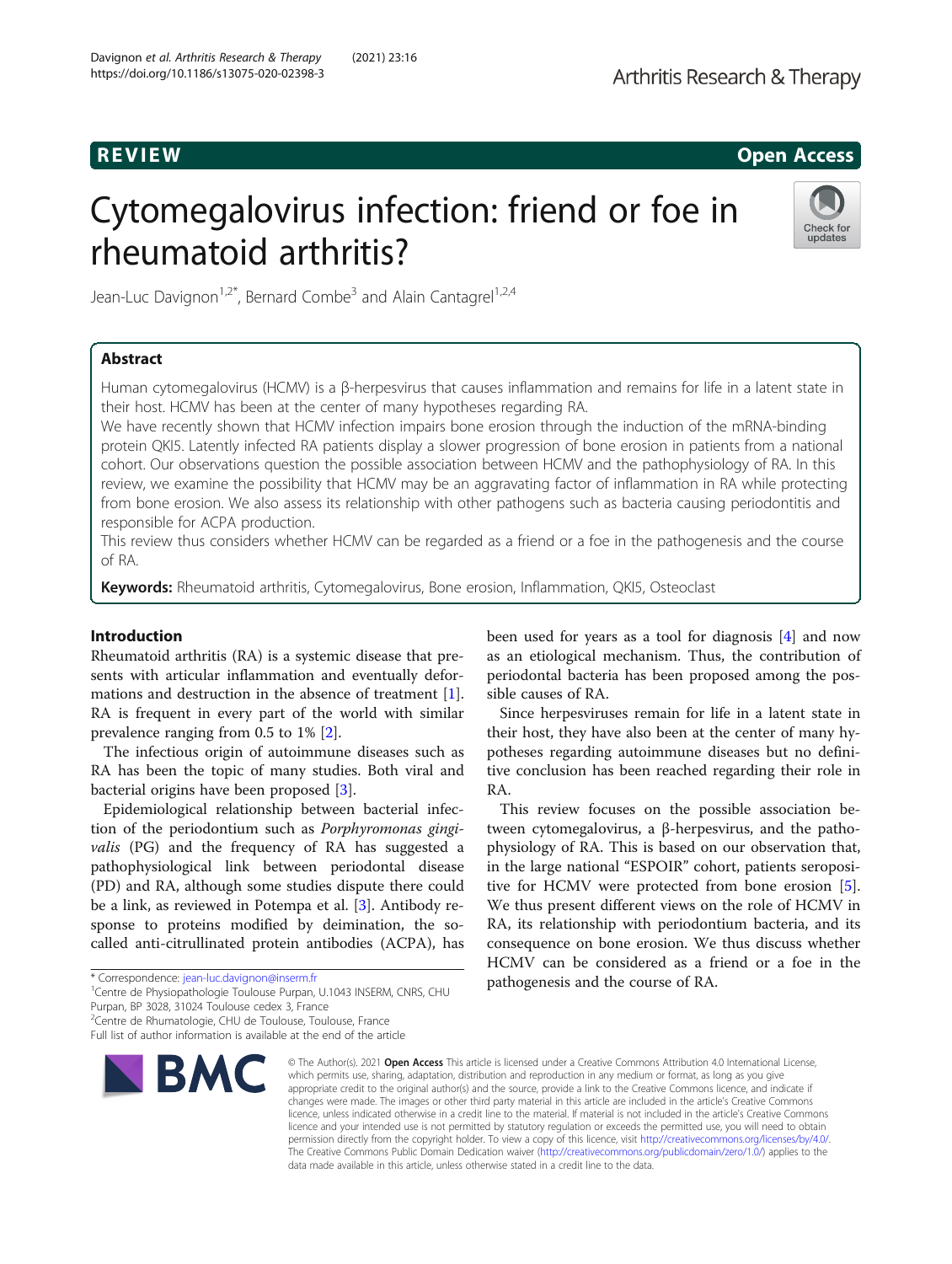# Bacteria in the pathogenicity of RA

The discovery of anti-citrullinated protein antibodies (ACPA) in the serum of RA patients, as reviewed in [\[4](#page-5-0)], has revolutionized the diagnosis and subsequently the etiopathogenesis of the disease. The presence of ACPA is very specific of RA and is part of the elements of the diagnosis [[6\]](#page-5-0). They define a population of RA patients with higher severity and stronger bone erosion. Citrullination is due to the modification of Arginin residues into Citrullin through the action of PAD enzymes. There are 5 human PAD (PAD-2-4 and PAD-6) among which PAD-2 and PAD-4 are found in the synovium and their expression levels are correlated with the intensity of inflammation [[7](#page-5-0)]. Dysregulated endogenous activity of PAD enzymes in RA acts as a promoter of the autoimmune response through citrullination [[8\]](#page-5-0).

The role of bacteria such as PG in the etiopathogenesis of RA has been extensively explored and debated. Those bacteria responsible for periodontitis also produce PAD enzyme capable of citrullinating proteins. In this context, PG has gained much interest as a microbial agent that can initiate RA because it produces modified proteins that appear as foreign and induce specific antibodies (ACPA) [[1\]](#page-5-0). There is a strong correlation between the presence of ACPA and periodontitis in RA patients. The presence in the blood of PD patients of ACPA that precede the onset of RA has been put forward as an argument for a pathogenic role of ACPA that can span several years [\[3\]](#page-5-0).

In that respect, ACPA have been recently published to contribute to the intensity of bone erosion in a rat model of arthritis as well [[9\]](#page-5-0). Thus, an experimental model can recapitulate the presumed initial steps of RA pathogeny.

Anaerobic bacteria that colonize the gum cause periodontitis. Some of those are capable of citrullinating proteins. Aggregatibacter actinomycetemcomitans (AA) has been recently published as another bacterial candidate that triggers autoimmunity in RA [\[10\]](#page-5-0).

Cytomegalovirus and other herpesviruses have also been found in periodontitis lesions [[11](#page-5-0)]. Bacteria found in periodontitis may thus be cofactors of local HCMV infection in addition to being etiologic factors of RA. HCMV, through its action on the immune system, may also contribute to the pathogenesis of bacteria known to be involved in the development of ACPA.

### HCMV and immunity

HCMV is an endemic pathogen that infects 50–100% of the world population, depending on the socio-economic environment. HCMV is a latent β-herpesvirus that is highly adapted to its host and does not cross the species barrier. After primo-infection, it remains in a latent form and reactivates upon immunosuppression [[12](#page-5-0)].

Viral agents, especially chronic or latent ones, have often been hypothesized to be causative agents or at least cofactors of the pathophysiology of rheumatoid arthritis. Several arguments such as genetic, hormonal, socio-economic, and environmental that concur with the viral ones have been put forward in support of this hypothesis.

However, countries with higher rates of HCMV latent infection do not have higher prevalence of RA whose incidence is similar throughout the world [[13](#page-5-0)]. This suggests that HCMV infection is not a major etiological factor of RA. Thus, how HCMV contributes to the pathogenesis of RA has been much debated and is still questioned, although a recent meta-analysis based on serology conclusion is that "HCMV was not associated with RA" [\[14](#page-5-0)].

The pathogenicity of HCMV depends on the integrity of the immune system. HCMV stimulates the innate and adaptive immune system  $[15]$  $[15]$  $[15]$ . Immunity allows getting over primo-infection and keeps the virus under latency and prevents reactivation. HCMV-specific CD4 and CD8 T cell responses are the highest of all immune responses against pathogens in seropositive individuals [\[15](#page-5-0)]. HCMV latent infection is characterized by the presence of antibodies that witness the response of the immune system to the virus and are used as markers of the previous infection. IgG HCMV seropositivity is thus a marker of ancient infection that has become latent and reactivates infrequently at some sites [\[16](#page-5-0)]. Because HCMV seropositivity is frequent (50–60% of the European population), it has been difficult to understand the contribution of this virus to RA pathogenesis.

Defense against HCMV involves several components of immunity and leads to the production of proinflammatory cytokines. Are the viral-induced inflammation and the immune response relevant in the context of RA etiopathogenesis? High levels of cytokines in the RA joints [\[17](#page-5-0)] may contribute to the recruitment of immune cells specific for HCMV as well as to the reactivation of latent HCMV in situ.

Latent HCMV infection is defined by the lack of viral DNA detection. Several papers report the presence of HCMV DNA in joints that is considered as the mark of viral reactivation. Reactivation of HCMV in joints has been reported to be associated to strong local immune response such as high cytokine levels [\[18\]](#page-5-0). Synovial membranes of some RA patients, which are obviously sites of inflammation, have been shown to harbor HCMV DNA [[19](#page-5-0)]. However, it is difficult to conclude on whether this is the result of inflammation or whether local detection of HCMV is related to the etiopathogenesis of RA.

In addition, in a similar fashion, detection of multiple viral DNA species in synovial tissue and fluid of patients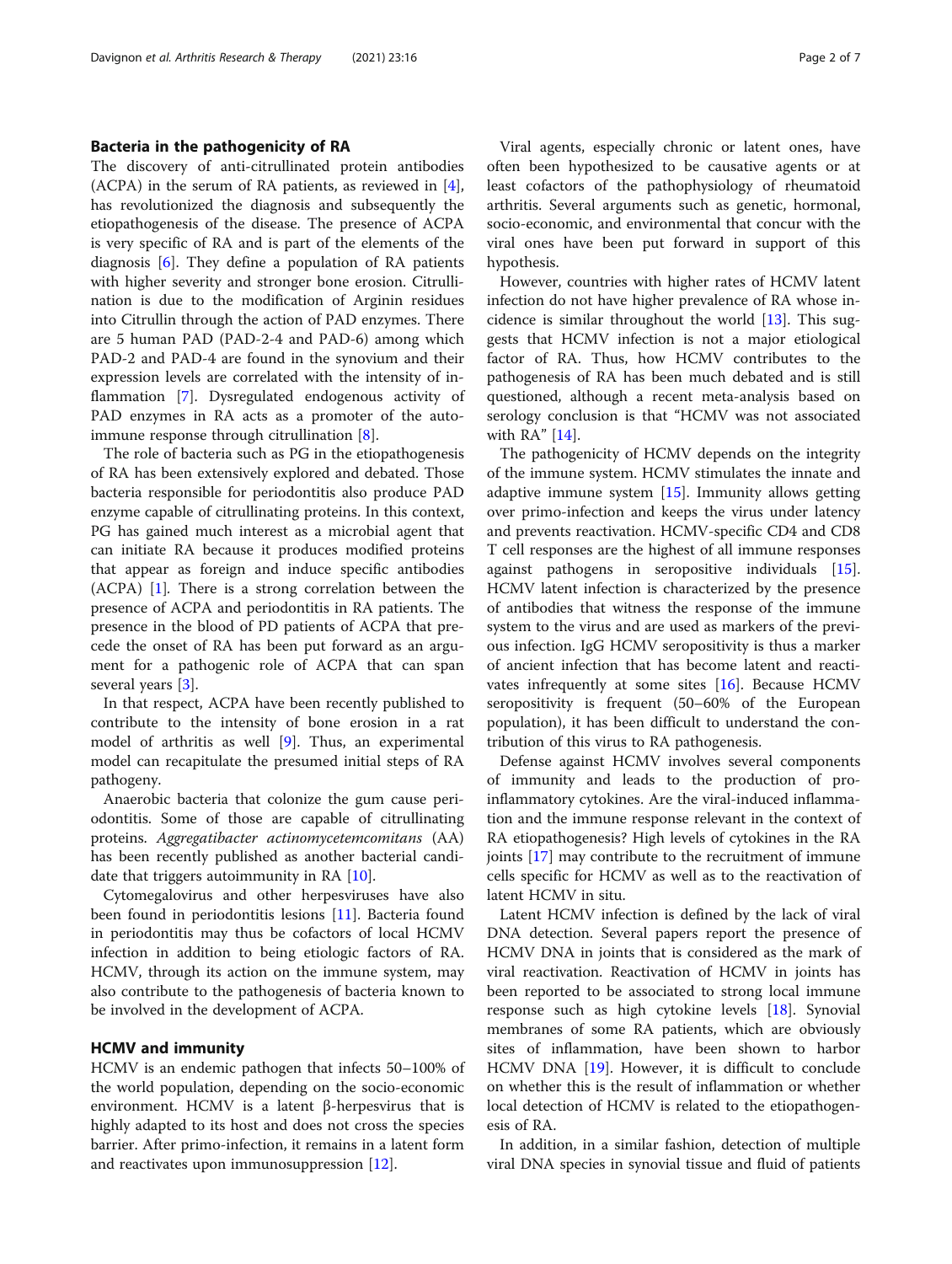with early arthritis besides that of HCMV may be explained by the recruitment, into the inflamed joints, of inflammatory cells harboring diverse viral DNA [\[20](#page-5-0)]. DNA in situ hybridization of RA synovial specimens showed the presence of the HCMV genome. In some cases (50% of DNA-positive samples), the presence of early HCMV antigen by immunohistochemistry was also detected suggesting viral replication [[21\]](#page-5-0). However, HCMV DNA was not found more frequently in the synovial fluid of RA patients as compared with controls [[22\]](#page-5-0). Thus, the presence of HCMV particles or proteins in joints of RA patients has been reported but the correlation with a pathogenic role of the virus versus reactivation due to the joint inflammatory environment or to immunosuppression cannot be made.

Since HCMV can cause various end-organ pathologies such as encephalitis, hepatitis, and colitis, it is no surprise that it does also cause arthritis in adults. Such cases have been reported notably after transplantation, which is often the cause of HCMV reactivation or of primary infection when the donor is HCMV seropositive. For example, arthritis related to HCMV infection has been reported after bone marrow transplantation [[23](#page-5-0)] and kidney transplantation [\[24](#page-5-0)], although this is a rare event. It thus cannot be formally excluded that HCMV plays a causative role in a minority of RA patients.

As for other herpesviruses, EBV and HHV6 DNA, but not HCMV, have been found more frequently in the blood of RA compared to controls [[25](#page-5-0)]. Thus, some herpesviruses may be more frequent in RA, and this may be due to immune deficiency observed in the course of the disease or to therapeutic immunosuppression.

On an epidemiologic point of view, HCMV seropositivity has not been found to be associated with RA [[14](#page-5-0)] although a higher frequency of IgM anti-HCMV, as compared to IgG was found in RA patients, but not healthy controls, from Colombia [\[26\]](#page-5-0). This is, however, subject to caution as IgM could reflect general activation of the immune system. This points out to the requirement of a more subtle analysis of anti-HCMV immunity in RA patients. It may be worth checking for anti-HCMV low avidity IgG or HCMV DNA in the blood of recently diagnosed RA as a marker of recent HCMV infection.

As far as cellular immunity is concerned, NK cells, CD4, and CD8 T cells play a crucial role in the defense against acute and latent HCMV. CD8 T cell specificity against HCMV can represent the majority of CD8 repertoire in latently infected subjects but are in an exhausted state [[15\]](#page-5-0). As a major component of anti-HCMV immunity, CD8+ T cells are present at a high frequency in the blood of seropositive individuals as well as RA patients. CD8+ T cells specific for HCMV are frequently enriched in the inflammatory lesions of RA but other diseases as well [[27](#page-5-0)]. The significance of HCMV-specific

T cell clonal expansions found in inflammatory sites of RA and other autoimmune diseases does not relate to any pathophysiological role but rather, as alluded to above, to a homing due to migration and trapping of responsive cells.

In patients treated with anti-TNF, anti-HCMV CD4+ [[28\]](#page-5-0) and CD8+ T cell responses [[29](#page-5-0)] are not altered by anti-TNF treatment, suggesting that the course of the RA disease is not connected to the level of anti-HCMV response.

Expansion of CD28neg CD4 T cells is a hallmark of HCMV immune response. The accumulation of such cells in autoimmune disease such as RA may suggest a correlation  $[30]$  $[30]$  $[30]$ . In that regard, whether peptide(s) from HCMV antigens, if any, is(are) involved in the expansion of CD28 neg CD4 T cells needs to be explored. On the other hand, HCMV has been considered as the prototype of a pathogen capable of escape from the immune system [\[31](#page-5-0)]. Escape occurs through MHC downregulation but also modulation of the host cytokine immune response, e.g., through the production of cellular and viral IL-10  $[12]$  $[12]$  in-hibition of the HLA-Class II transactivator CIITA [[32](#page-5-0)] and resistance to IFN-g-mediated STAT1 activation [[33](#page-5-0)]. CIITA has also been involved in OC differentiation and its ablation suppressed OC differentiation [[34](#page-5-0)]. Decreasing CIITA is yet another mechanism through which HCMV could inhibit OC differentiation.

Linking HCMV infection with the intensity of RA symptoms has been tempting. Indeed, Pierer et al. reported that joint destruction (as defined by synovectomies or joint surgery procedures) was more frequent in HCMV seropositive RA patients as compared to seronegative ones although there was no report of specific bone erosion [\[35\]](#page-5-0). It thus appears that HCMV infection may worsen the articular evolution and outcome of RA.

Regarding the etiopathogenesis of RA, it has to be noted that similar to joints, HCMV has been detected in periodontitis lesions. DNA amplification studies by Popovic et al. [\[11\]](#page-5-0) found that HCMV was present in large, symptomatic periapical lesions. It thus appears that HCMV is related to periodontitis by itself in some PD patients. This, however, does not imply that HCMV is a direct cause of periodontitis.

Regarding the immune response to herpesviruses, EBV and HCMV were found to be associated with joint damage in RA but not with bone erosion evaluated by the Sharp-van der Heijde score (SHS) in HCMV-positive patients [[36\]](#page-5-0). Thus, the relationship between HCMV seropositivity and RA is complex.

# Consequences of HCMV infection on the myeloid lineage

How HCMV may contribute to the pathogenesis of RA is thus complex. Macrophages are central to the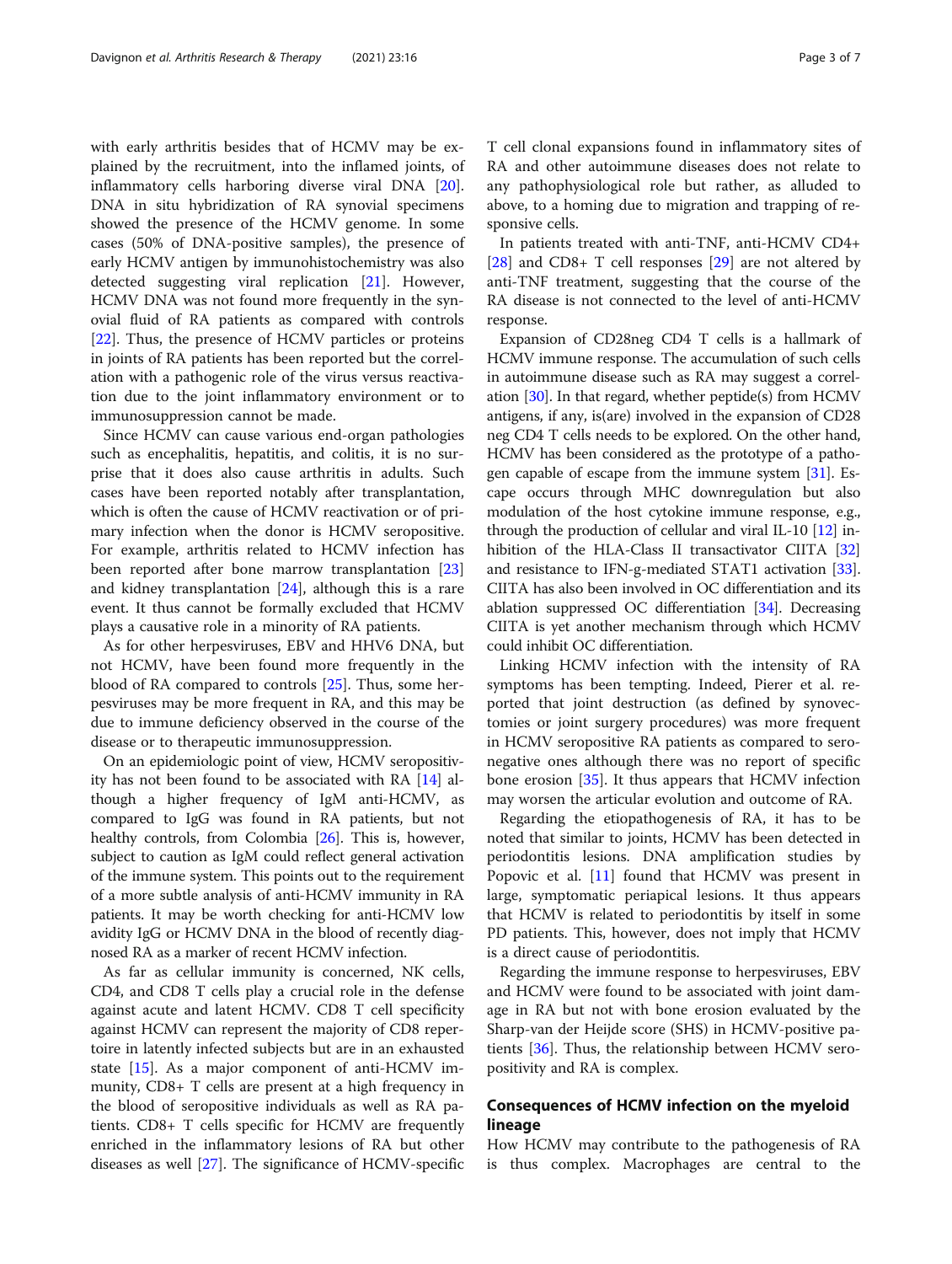<span id="page-3-0"></span>pathogenesis of RA and are targets of HCMV as well. The virus can replicate in those cells but can also remain in a latent state and can be reactivated depending on the environment [[16](#page-5-0)]. In that respect, HCMV DNA detection in joints of RA patients may be related to the presence and reactivation of HCMV in macrophages present in the joints [\[22\]](#page-5-0).

Monocytes/macrophages play a crucial role in RA. First, as macrophages are effectors of inflammation, they participate strongly in the pathophysiology of RA and are targets of biotherapies [[37\]](#page-5-0). They are responsible for bone erosions through their differentiation into OCs. Although the origin of inflammation in RA is certainly diverse, one of the elements to be considered is HCMV. Because infection of monocytes induces an inflammatory profile, HCMV is a candidate for participating in the pathophysiology of RA. HCMV uses elements of the cPLA2 inflammatory pathway to infect cells [[38\]](#page-5-0), and inhibition of cyclooxygenase blocks viral spread [\[39](#page-5-0)]. However, those elements do not provide any direct physiopathological explanation for the development of arthritis. In that respect, they may add to the local inflammatory process [\[35\]](#page-5-0).

In RA, criteria to define and quantify bone erosion have been precisely defined by van der Heijde et al. [\[40](#page-5-0)]. We have recently observed that, in a large cohort of recently diagnosed RA patients, the "ESPOIR" cohort, progression of bone erosion was slower in patients seropositive for HCMV [[5\]](#page-5-0). There may be several explanations for this observation: first, QKI5, an mRNAbinding protein induced by HCMV in monocytes/macrophages, may inhibit OC differentiation as proposed in our other recent publication [[41](#page-6-0)]. The direct inhibition of CSF-1R by QKI5 [\[41](#page-6-0)] may bring at least a partial explanation to the diminished progression of erosion observed in early RA patients of the "ESPOIR" cohort [\[5](#page-5-0)]. Overexpression of QKI5 using lentivirus clearly led to decreased osteoclastogenesis in vitro and to reduced bone resorption in vivo in a calvaria bone model [\[41](#page-6-0)]. We propose the hypothesis that reduced progression of bone erosion is mediated by QKI5 in RA patients. The expression of QKI5 in RA patients needs to be investigated to confirm this hypothesis. In RA as well as other pathologies with bone erosion, methods to increase expression of QKI5 in patients as a way to reduce OC activity are worth exploring as a novel therapeutic concept. Using QKI-deficient mice, Du et al. have recently reported a role of QKI in RANKL-induced osteoclastogenesis [\[42](#page-6-0)].

There have been recent reports about the modulation of macrophage properties by QKI5 as reviewed by Dar-belli et al. [[43\]](#page-6-0). Differentiation of monocytes into macrophages is associated with an increase of QKI proteins, and in a QKI-haploinsufficient patient, a reduction of QKI expression limits monocyte to macrophage differentiation. Overexpression of QKI5 orientates towards an M2 phenotype whereas quaking deficiency amplifies inflammation as observed in experimental endotoxemia. QKI5 also participates in the regulation of multiple cell types. Other aspects such as macrophage polarization in the presence of QKI5 should bring more information about its role in inflammation and its resolution.

Thus, multiple mechanisms can explain the inhibition of OC differentiation by HCMV. When infecting monocytes, HCMV induces their differentiation into macrophages and reprograms them towards an M1-like phenotype. Because those M1-like macrophages produce IFN-a and IL-10, this pathway of differentiation and subsequent polarization may by itself inhibit osteoclastogenesis [\[44](#page-6-0)].

Polarized M1 macrophages can be infected by HCMV and trigger inflammation, but IL-10 and IL-4 produced by infected M2 macrophages may be inhibitory factors of osteoclastogenesis as well. Viral IL-10 produced by infected macrophages that induces "M2c" macrophages also inhibits OC differentiation [\[45\]](#page-6-0).

Activation of TLRs by binding of HCMV to cells [[46](#page-6-0)] is another cause of inhibition of OCs due to signaling through NF-kB and inhibition of CSF-1R and RANK [[47\]](#page-6-0). All those factors could concur to the inhibition of bone erosion in a somewhat contra-intuitive way. However, none of them is incompatible with the role of QKI5, either in M1 or in M2 macrophages.

# Cooperation bacteria/HCMV

Although HCMV by itself is not capable of citrullinating proteins, it may, through interactions with bacteria, be relevant to the pathogenesis of RA. This has however never been formally demonstrated although RA and PD have been hypothesized to share pathogenic factors such as herpesviruses and bacteria [[3\]](#page-5-0).

Table 1 Summary of key points discussed in the text

- HCMV infection does not appear to be a causative agent of RA.
- HCMV may increase local inflammation caused by P. gingivalis in periodontitis.
- This increase may occur either through immune response or through intrinsic action.
- RA patients seropositive for HCMV display lower bone erosion.
- HCMV inhibits OC differentiation through the induction of QKI5.
- HCMV may also participate in lowering bone erosion through the induction of IFN-α and IL-10 and by producing viral IL-10. IFN-γ produced during the immune response may be involved in this inhibition process.
- Our hypothesis is that HCMV is an aggravating agent of RA on the one hand while seropositivity reduces bone erosion possibly through QKI5 expression on the other hand, although a combination of other mechanisms certainly applies.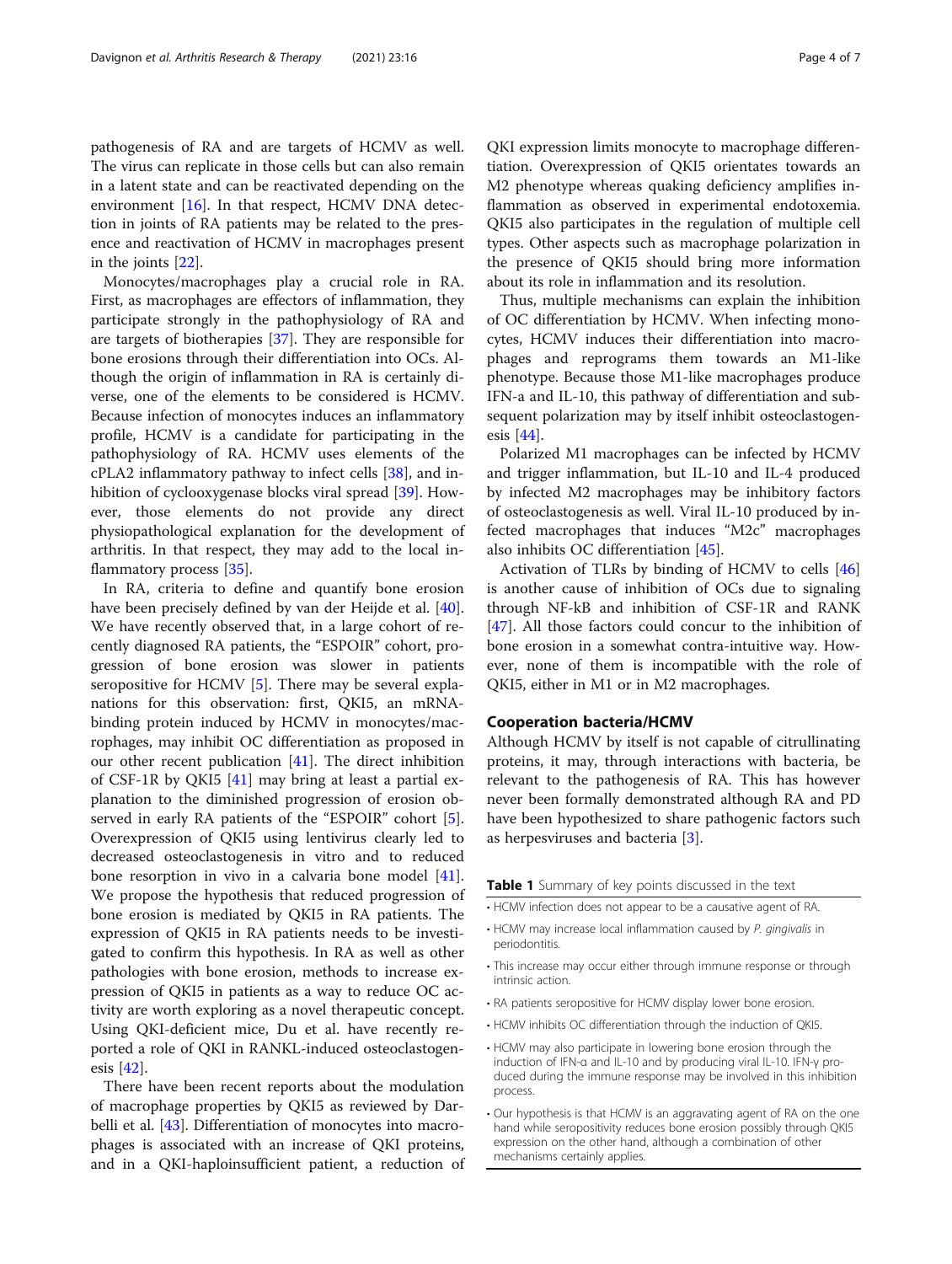

On the one hand, bacterial pathogens are proposed as causative agents of RA. Since, on the other hand, no direct contribution of viruses to RA has been found so far, a combination of viral/bacterial factors could be accountable for the origins of the disease.

The inflammatory environment due to local bacteria may be factors of local HCMV reactivation. Besides, the production of pro-inflammatory cytokines may be increased by the bacteria-virus coinfection, be it simultaneous or sequential, and induce the local destruction of adjacent tissue. Could that potentiation have an impact on RA etiopathogenesis? Mutual potentiation of virus and bacteria in periodontitis has been reviewed [[48\]](#page-6-0). In addition, significant associations of HCMV and PG or AA with progressive periodontitis have been extensively reviewed by Chen et al. [[48](#page-6-0)].

Interaction between bacteria and HCMV has been proposed to explain the breakdown of periodontal tissues. HCMV was positively associated with coinfections of PG and *P. nigrescens* (OR 3.23)  $[49]$  $[49]$ . This suggests that HCMV may promote gingival colonization of AA and PG. At the cytokine level, mechanisms of bacteria/ HCMV cooperation may involve potentiation of IL-1β production as proposed by Wara-Aswapati et al. [\[50](#page-6-0)]. However, although the relationship between the presence of periodontal herpesviruses and PG was observed, this is not proof that they are cofactors of PD.

The way viruses may help bacterial colonization are various. For example, respiratory viruses promote bacterial adhesion in a cell-specific way [\[51\]](#page-6-0) and infection with influenza A virus results in the induction of invasive S. pyogenes infection in mice [[52\]](#page-6-0). However, similar cooperation has still to be reported for HCMV and periodontitis bacteria. Thus, although HCMV does not appear to be a direct causative agent of RA, it may favor the lesions due to PG and AA in periodontitis that are sources of PAD and associated with the etiopathogenesis of RA. At the molecular level, several mechanisms such as escape from the immune response by HCMV may favor local immune suppression that can help bacterial growth in PD lesions.

Future investigations will search for formal molecular proof of potentiation of HCMV by bacteria or vice versa. This could lead to ways of blocking this cooperation in order to dampen inflammation (Table [1\)](#page-3-0).

# Conclusions

In conclusion, we propose that HCMV has a dual role in the pathogenesis of RA: aggravating inflammation in PD as well as in joints while protecting from bone erosion through various mechanisms, as summarized in Fig. 1. Joint destruction results in physical disability, and in this process, cartilage damage is more invalidating than bone erosion and the two may evolve separately [\[53\]](#page-6-0). Thus, in this regard, HCMV infection may be considered as a foe in the course of RA. However, studying HCMV has pointed to the possible use of QKI5 as a cellular target for the treatment of bone erosion in various pathological contexts.

#### Abbreviations

HCMV: Human cytomegalovirus; RA: Rheumatoid arthritis; ACPA: Anticitrullinated protein antibodies; PG: Porphyromonas gingivalis; AA: Aggregatibacter actinomycetemcomitans; PD: Periodontal disease

#### Authors' contributions

JLD wrote the manuscript and discussed its content with BC and AC. BC and AC revised the manuscript. The authors read and approved the final manuscript.

#### Funding

Région Occitanie "R-Bio" no. 1405409

#### Availability of data and materials Not applicable

Ethics approval and consent to participate Not applicable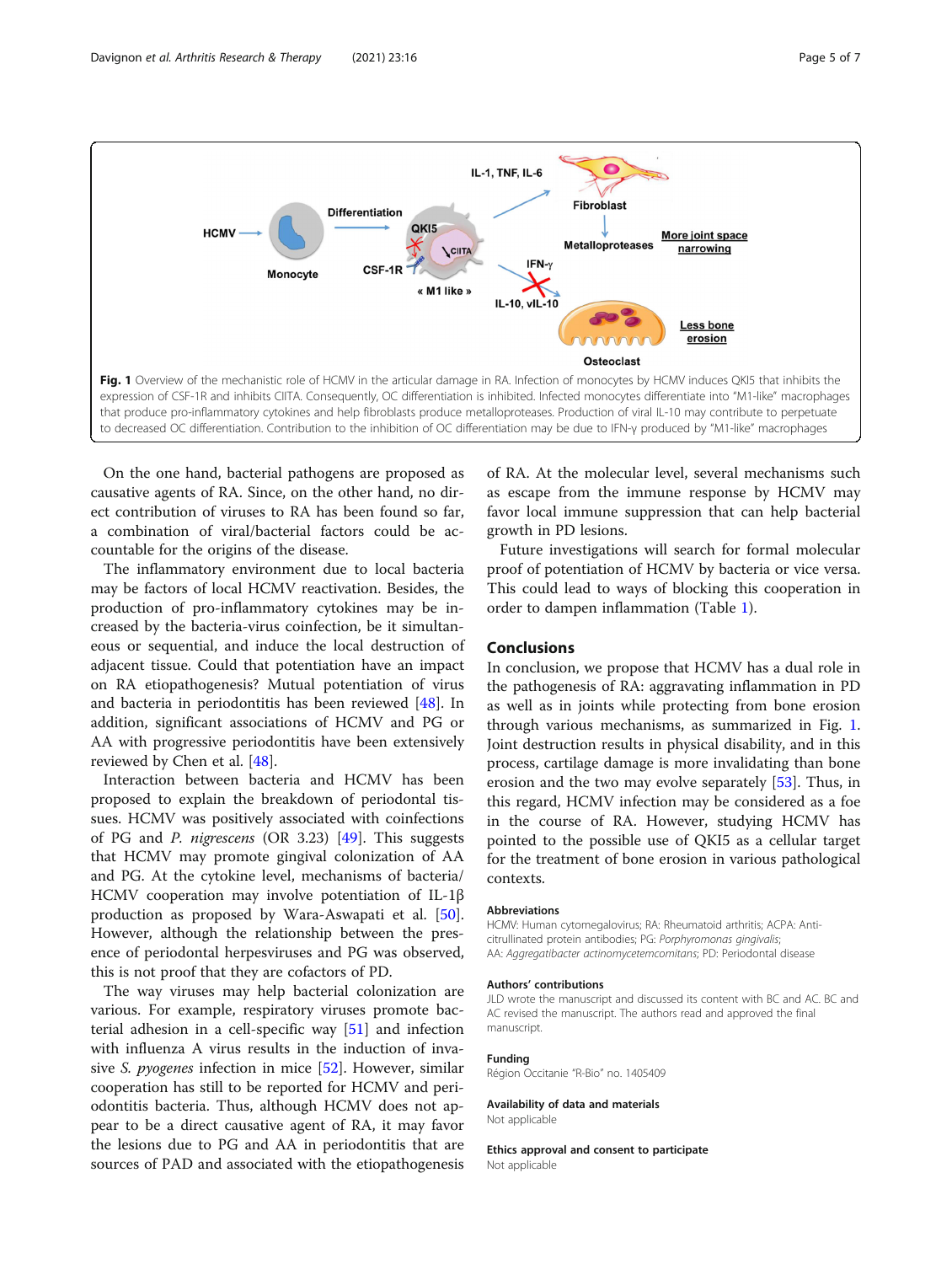#### <span id="page-5-0"></span>Consent for publication

Not applicable

#### Competing interests

The authors declare that they have no competing interests.

#### Author details

<sup>1</sup>Centre de Physiopathologie Toulouse Purpan, U.1043 INSERM, CNRS, CHU Purpan, BP 3028, 31024 Toulouse cedex 3, France. <sup>2</sup>Centre de Rhumatologie, CHU de Toulouse, Toulouse, France. <sup>3</sup>Lapeyronie Hospital, Montpellier I University, UMR, 5535 Montpellier, France. <sup>4</sup>Faculté de Médecine, Université Paul Sabatier Toulouse, Toulouse, France.

#### Received: 28 October 2020 Accepted: 13 December 2020 Published online: 07 January 2021

#### References

- Smolen JS, Aletaha D, Barton A, Burmester GR, Emery P, Firestein GS, et al. Rheumatoid arthritis. Nat Rev Dis Primer. 2018;4:18001.
- 2. Silman AJ, Hochberg MC. Epidemiology of the rheumatic diseases. 2nd ed. Oxford; New York: Oxford University Press; 2001.
- 3. Potempa J, Mydel P, Koziel J. The case for periodontitis in the pathogenesis of rheumatoid arthritis. Nat Rev Rheumatol. 2017;13:606–20.
- 4. Vincent C, Nogueira L, Clavel C, Sebbag M, Serre G. Autoantibodies to citrullinated proteins: ACPA. Autoimmunity. 2005;38:17–24.
- 5. Rauwel B, Degboé Y, Nigon D, Boyer J-F, Abravanel F, Izopet J, et al. Reduced progression of bone erosion in cytomegalovirus seropositive rheumatoid arthritis patients. Arthritis Res Ther. 2020;22:13.
- 6. Kay J, Upchurch KS. ACR/EULAR 2010 rheumatoid arthritis classification criteria. Rheumatol Oxf Engl. 2012;51(Suppl 6):vi5–9.
- 7. Foulquier C, Sebbag M, Clavel C, Chapuy-Regaud S, Al Badine R, Méchin M-C, et al. Peptidyl arginine deiminase type 2 (PAD-2) and PAD-4 but not PAD-1, PAD-3, and PAD-6 are expressed in rheumatoid arthritis synovium in close association with tissue inflammation. Arthritis Rheum. 2007;56:3541– 53.
- 8. Curran AM, Naik P, Giles JT, Darrah E. PAD enzymes in rheumatoid arthritis: pathogenic effectors and autoimmune targets. Nat Rev Rheumatol. 2020;16: 301–15.
- 9. Courbon G, Rinaudo-Gaujous M, Blasco-Baque V, Auger I, Caire R, Mijola L, et al. Porphyromonas gingivalis experimentally induces periodontis and an anti-CCP2-associated arthritis in the rat. Ann Rheum Dis. 2019;78:594–9.
- 10. Konig MF, Abusleme L, Reinholdt J, Palmer RJ, Teles RP, Sampson K, et al. Aggregatibacter actinomycetemcomitans-induced hypercitrullination links periodontal infection to autoimmunity in rheumatoid arthritis. Sci Transl Med. 2016;8:369ra176.
- 11. Popovic J, Gasic J, Zivkovic S, Kesic L, Mitic A, Nikolic M, et al. Prevalence of human cytomegalovirus and Epstein-Barr virus in chronic periapical lesions. Intervirology. 2015;58:271–7.
- 12. Sinclair J, Reeves M. Human cytomegalovirus manipulation of latently infected cells. Viruses. 2013;5:2803–24.
- 13. Zuhair M, Smit GSA, Wallis G, Jabbar F, Smith C, Devleesschauwer B, et al. Estimation of the worldwide seroprevalence of cytomegalovirus: a systematic review and meta-analysis. Rev Med Virol. 2019;29:e2034.
- 14. Kudaeva FM, Speechley MR, Pope JE. A systematic review of viral exposures as a risk for rheumatoid arthritis. Semin Arthritis Rheum. 2019;48:587–96.
- 15. Klenerman P, Oxenius A. T cell responses to cytomegalovirus. Nat Rev Immunol. 2016;16:367–77.
- 16. Poole E, Sinclair J. Sleepless latency of human cytomegalovirus. Med Microbiol Immunol (Berl). 2015;204:421–9.
- 17. Bartok B, Firestein GS. Fibroblast-like synoviocytes: key effector cells in rheumatoid arthritis. Immunol Rev. 2010;233:233–55.
- 18. Murayama T, Tsuchiya N, Jisaki F, Ozaki M, Sakamuro D, Hirai K, et al. Elevated cytokine levels in synovial fluid of rheumatoid arthritis correlates with the presence of cytomegalovirus genome. Autoimmunity. 1994;17: 333–7.
- 19. Mousavi-Jazi M, Boström L, Lövmark C, Linde A, Brytting M, Sundqvist VA. Infrequent detection of cytomegalovirus and Epstein-Barr virus DNA in synovial membrane of patients with rheumatoid arthritis. J Rheumatol. 1998; 25:623–8.
- 20. Stahl HD, Hubner B, Seidl B, Liebert UG, van der Heijden IM, Wilbrink B, et al. Detection of multiple viral DNA species in synovial tissue and fluid of patients with early arthritis. Ann Rheum Dis. 2000;59:342–6.
- 21. Mehraein Y, Lennerz C, Ehlhardt S, Remberger K, Ojak A, Zang KD. Latent Epstein-Barr virus (EBV) infection and cytomegalovirus (CMV) infection in synovial tissue of autoimmune chronic arthritis determined by RNA- and DNA-in situ hybridization. Mod Pathol Off J U S Can Acad Pathol Inc. 2004; 17:781–9.
- 22. Einsele H, Steidle M, Müller CA, Fritz P, Zacher J, Schmidt H, et al. Demonstration of cytomegalovirus (CMV) DNA and anti-CMV response in the synovial membrane and serum of patients with rheumatoid arthritis. J Rheumatol. 1992;19:677–81.
- 23. Burns LJ, Gingrich RD. Cytomegalovirus infection presenting as polyarticular arthritis following autologous BMT. Bone Marrow Transplant. 1993;11:77–9.
- 24. Contamin C, Brion JP, Bayle F, Morand P, Peo'ch M, Vialtel P. A case of arthritis caused by cytomegalovirus after kidney transplantation. Transpl Infect Dis Off J Transplant Soc. 2004;6:87–9.
- 25. Alvarez-Lafuente R, Fernández-Gutiérrez B, de Miguel S, Jover JA, Rollin R, Loza E, et al. Potential relationship between herpes viruses and rheumatoid arthritis: analysis with quantitative real time polymerase chain reaction. Ann Rheum Dis. 2005;64:1357–9.
- 26. Meron MK, Amital H, Shepshelovich D, Barzilai O, Ram M, Anaya J-M, et al. Infectious aspects and the etiopathogenesis of rheumatoid arthritis. Clin Rev Allergy Immunol. 2010;38:287–91.
- 27. Fazou C, Yang H, McMichael AJ, Callan MF. Epitope specificity of clonally expanded populations of CD8+ T cells found within the joints of patients with inflammatory arthritis. Arthritis Rheum. 2001;44:2038–45.
- 28. Davignon J-L, Boyer J-F, Jamard B, Nigon D, Constantin A, Cantagrel A. Maintenance of cytomegalovirus-specific CD4pos T-cell response in rheumatoid arthritis patients receiving anti-tumor necrosis factor treatments. Arthritis Res Ther. 2010;12:R142.
- 29. Almanzar G, Schmalzing M, Trippen R, Höfner K, Weißbrich B, Geissinger E, et al. Significant IFNγ responses of CD8+ T cells in CMV-seropositive individuals with autoimmune arthritis. J Clin Virol Off Publ Pan Am Soc Clin Virol. 2016;77:77–84.
- 30. Bano A, Pera A, Almoukayed A, et al. CD28null CD4 T-cell expansions in autoimmune disease suggest a link with cytomegalovirus infection [version 1; peer review: 2 approved]. F1000Research. 2019;8(F1000 Faculty Rev):327. <https://doi.org/10.12688/f1000research.17119.1>.
- 31. Jackson SE, Mason GM, Wills MR. Human cytomegalovirus immunity and immune evasion. Virus Res. 2011;157:151–60.
- 32. Le Roy E, Mühlethaler-Mottet A, Davrinche C, Mach B, Davignon JL. Escape of human cytomegalovirus from HLA-DR-restricted CD4(+) T-cell response is mediated by repression of gamma interferon-induced class II transactivator expression. J Virol. 1999;73:6582–9.
- 33. Baron M, Davignon J-L. Inhibition of IFN-gamma-induced STAT1 tyrosine phosphorylation by human CMV is mediated by SHP2. J Immunol Baltim Md 1950. 2008;181:5530–6.
- 34. Benasciutti E, Mariani E, Oliva L, Scolari M, Perilli E, Barras E, et al. MHC class II transactivator is an in vivo regulator of osteoclast differentiation and bone homeostasis co-opted from adaptive immunity: CIITA in bone homeostasis. J Bone Miner Res. 2014;29:290–303.
- 35. Pierer M, Rothe K, Quandt D, Schulz A, Rossol M, Scholz R, et al. Association of anticytomegalovirus seropositivity with more severe joint destruction and more frequent joint surgery in rheumatoid arthritis. Arthritis Rheum. 2012; 64:1740–9.
- 36. Davis JM, Knutson KL, Skinner JA, Strausbauch MA, Crowson CS, Therneau TM, et al. A profile of immune response to herpesvirus is associated with radiographic joint damage in rheumatoid arthritis. Arthritis Res Ther. 2012;14:R24.
- 37. Degboé Y, Rauwel B, Baron M, Boyer J-F, Ruyssen-Witrand A, Constantin A, et al. Polarization of rheumatoid macrophages by TNF targeting through an IL-10/STAT3 mechanism. Front Immunol. 2019;10:3.
- 38. Allal C, Buisson-Brenac C, Marion V, Claudel-Renard C, Faraut T, Dal Monte P, et al. Human cytomegalovirus carries a cell-derived phospholipase A2 required for infectivity. J Virol. 2004;78:7717–26.
- 39. Schröer J, Shenk T. Inhibition of cyclooxygenase activity blocks cell-to-cell spread of human cytomegalovirus. Proc Natl Acad Sci U S A. 2008;105: 19468–73.
- 40. van der Heijde D, van der Helm-van Mil AHM, Aletaha D, Bingham CO, Burmester GR, Dougados M, et al. EULAR definition of erosive disease in